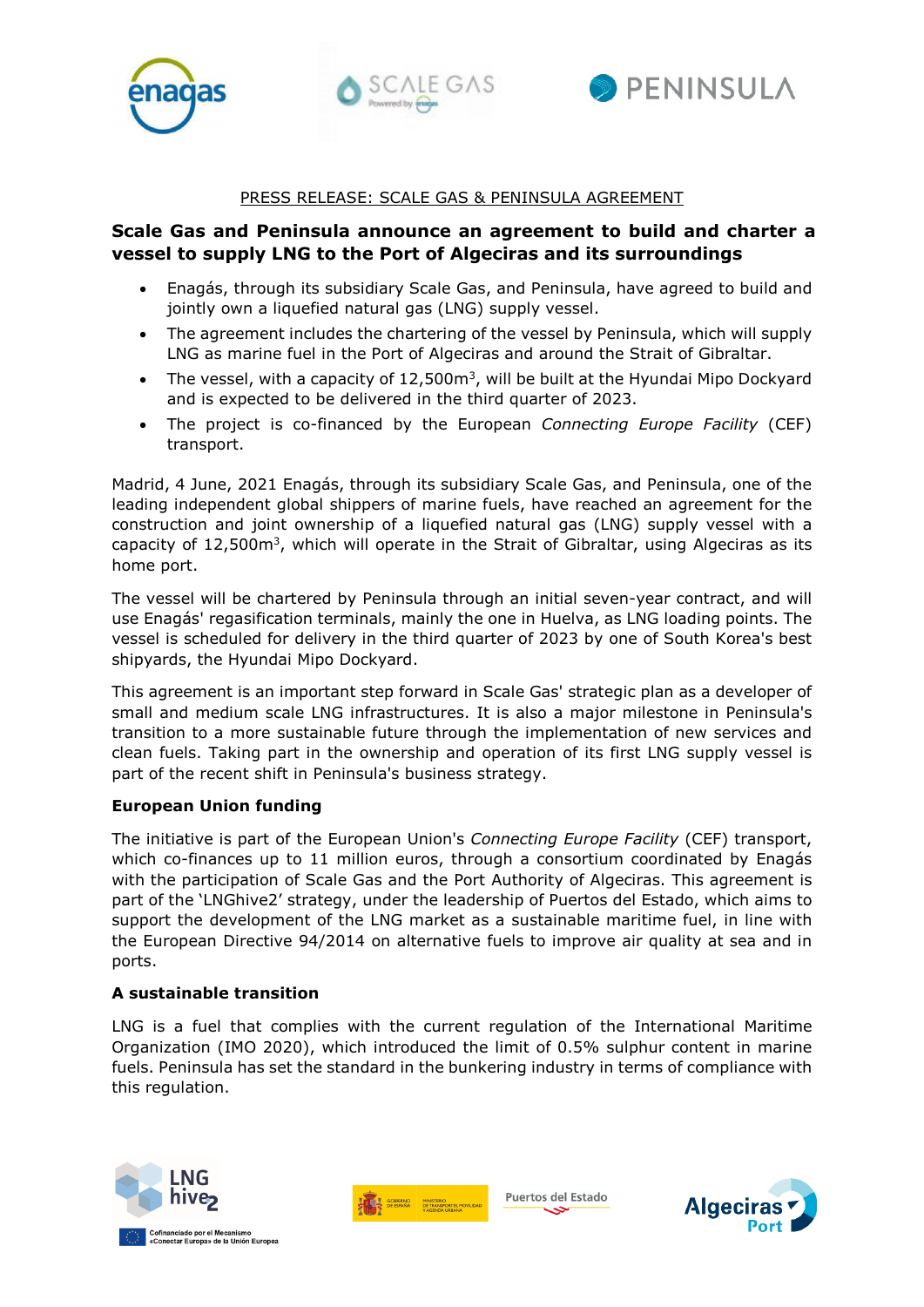





Compared to traditional maritime fuels, liquefied natural gas practically eliminates emissions of sulphur oxide (SO<sub>x</sub>), reduces nitrogen oxide (NO<sub>x</sub>) emissions by 80-90% and CO2 emissions by 20-30%. CO2 emissions can be reduced by about two million tonnes by 2030, through using LNG as a maritime fuel in Spain. This would be equivalent to replacing more than one million combustion vehicles with electric vehicles.

According to **Marcelino Oreja, CEO of Enagás,** "signing this agreement is in line with Enagás' commitment to promote the development of a value chain that enables more efficient and sustainable maritime transport, and reinforces the company's commitment to achieve carbon neutrality by 2040".

**John A. Bassadone, owner and CEO of Peninsula**, said that "this project is one of many initiatives based upon Peninsula's key strategic drivers: our customer-centric approach, sustainability and technology". He also said that "Peninsula and Enagás have a shared vision for developing the use of LNG as a transitional marine fuel. It is very positive and inspiring to have the support of a partner like Enagás".

In the words of **Oscar Maciñeiras, managing director of Scale Gas,** "this agreement is the culmination of a project which has lasted three years, which consolidates Scale Gas as a major player in the investment in LNG bunkering infrastructure, one of its main strategic lines of business".

**Gerardo Landaluce, president of the Bay of Algeciras Port Authority**, pointed out that "the Authority has been working hard to promote alternatives to traditional fuels, developing the use of LNG as a proven technology and one that is currently available in order to meet the ships that now want to use LNG in the Port of Algeciras".

Two years after the signing of this agreement, in which Enagás, through its subsidiary Scale Gas, the participation of Peninsula and the co-financing of the European Union have provided essential backing, the Bay of Algeciras will have a stable supply vessel for the bunkering of liquefied natural gas. LNG is a well-established fuel that will play an important role in decarbonising maritime transport in the coming years.

## **NOTE TO EDITORS**

## **About Enagás**

Enagás is the Spanish TSO and has more than 12,000 kilometres of gas pipelines, three strategic storage facilities and eight regasification terminals. It operates in eight countries. Enagás has brought forward its carbon neutral commitment to 2040. To meet it, the company is firmly committed to decarbonisation and is promoting specific renewable gas projects, especially green hydrogen, as well as initiatives to promote the use of LNG in ships and heavy transport. The company is the world leader in its sector on the Dow Jones Sustainability Index (DJSI), according to the latest edition of this index, and has received the highest score to date in Spain from S&P Global Ratings in the ESG field (environment, social and governance criteria) in all sectors.

## **About Scale Gas**

Scale Gas is a subsidiary of Enagás Emprende, a company which Enagás created for investment in and acceleration of innovative start-ups/scale-ups and technologies in the field of energy transition, with particular emphasis on renewable gases, sustainable





Puertos del Estado